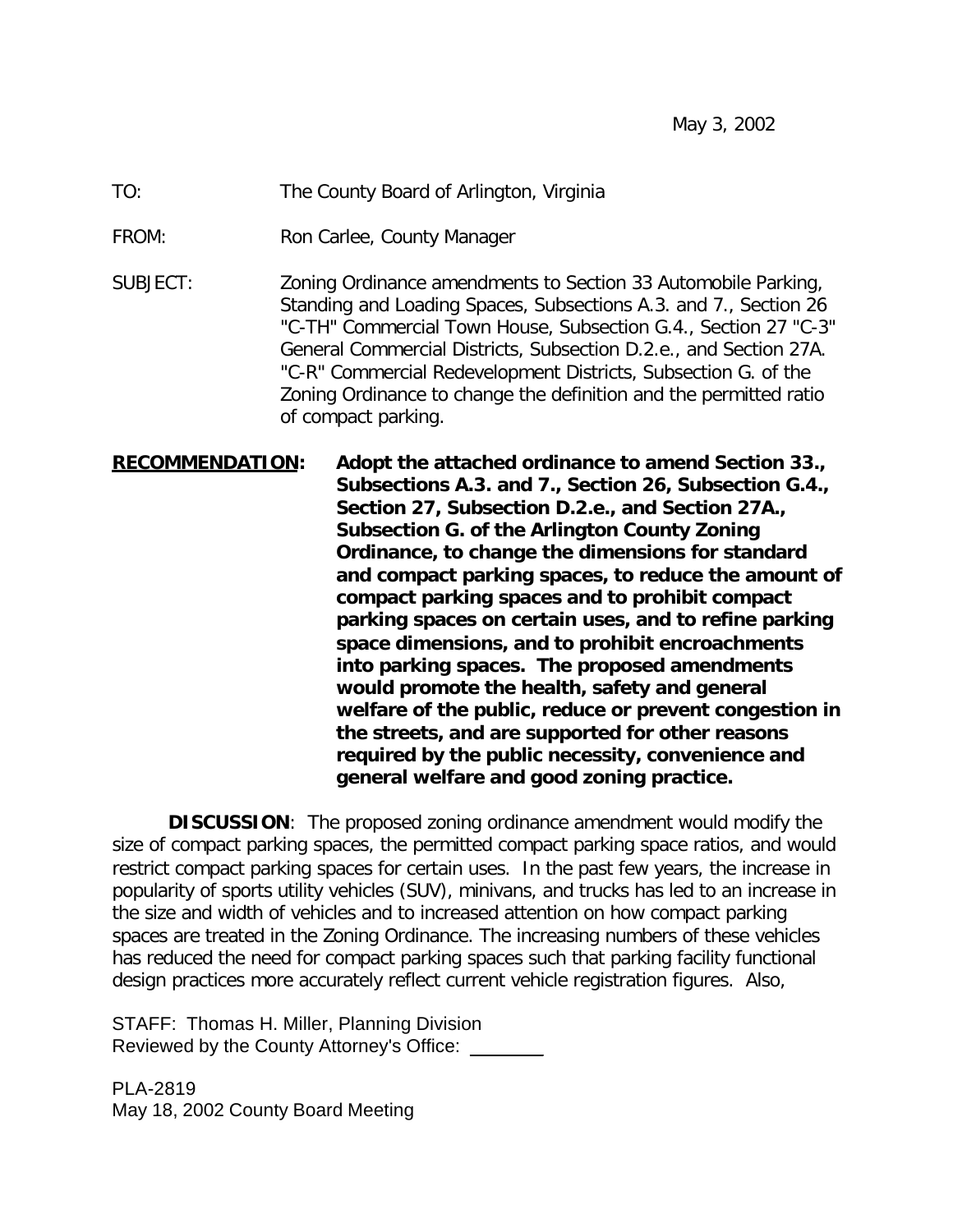recently approved site plans have included hybrid parking spaces which are wider than the typical compact parking space, but not as wide as the zoning ordinance standard parking space.

In many cases, it is difficult to enforce whether vehicles are parked in standard or compact size spaces. Compact cars can park in full size spaces. However, larger vehicles and SUVs can not readily fit in compact parking spaces. In most cases, there is a lack of enforcement in how the spaces are used resulting in encroachment of vehicles into adjacent spaces. Compact spaces tend to be the last spaces used and when compact vehicle drivers park their vehicles in standard size spaces, it forces later arriving standard size vehicle drivers into inadequate and inconvenient compact parking spaces. From a practical standpoint, property owners, managers, and the county do not have the resources to enforce the proper use of compact parking spaces.

Recently approved site plan projects proposed parking space widths that are larger than the 7.5 foot-wide compact spaces but somewhat smaller than the standard 9 foot-wide size space. These "hybrid" parking spaces provide a one-size-fits-all dimension for the entire project and seem to address the changing market demand for larger vehicles and improved mobility in parking garages. Because the hybrid spaces must be counted as compact spaces, the percentage of compact spaces has increased which has caused some concern, and is also further reason to reexamine the current requirements. Most of the site plan projects either have not been completed or are under construction, so it is a little too soon to evaluate the hybrid spaces. However, developers who have proposed the hybrid spaces reported that the 8.5 wide spaces work successfully in Alexandria and Fairfax County.

The critical elements of parking space dimensions are the width of the parking space relative to the width of the vehicle and the ease of maneuvering the vehicle into and out of the parking space. The interrelationship between aisle and parking space width is such that, within reasonable limits, a wider aisle can permit a narrower parking space and vice versa and still offer the same degree of comfort in the turning movement. Therefore, aisle widths of 23 feet should be required for all parking areas.

In 1983, the Zoning Ordinance was amended to delete the standard 8.5-foot wide standard parking space. The dimension was increased to 9 feet wide for a standard space and a 7.5 foot wide compact parking space was introduced. Also, the percentage of compact parking spaces in certain lots was increased. At that time, it was estimated that 45% of the nation's auto fleet was composed of compact cars.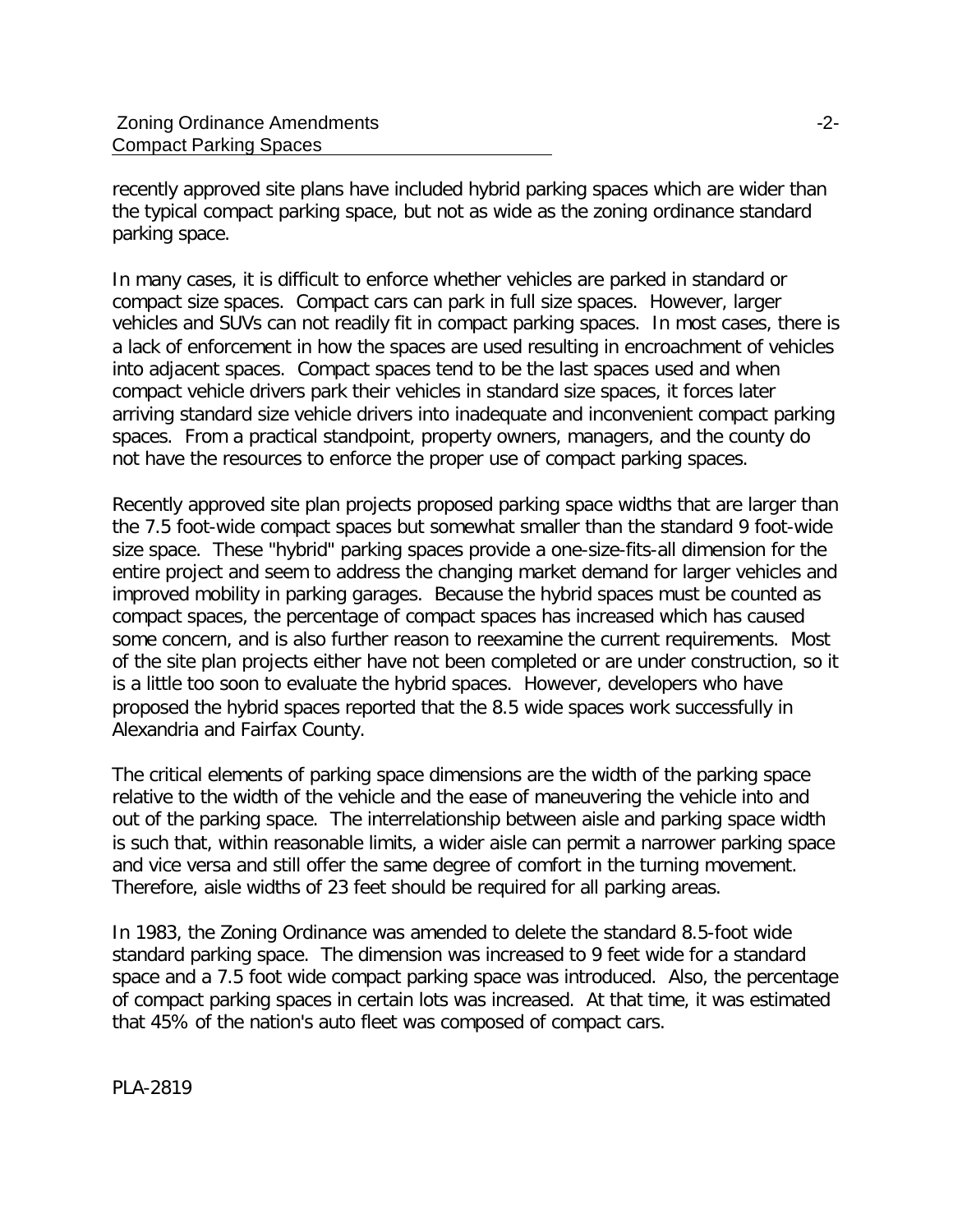The "Draft" Parking Task Force Report of 2000 recommended that parking space dimensions be reconfirmed and the proportion of the compact parking spaces be adjusted accordingly. Given the approved compact parking ratios on recently approved site plan projects, the continued proposal for hybrid parking spaces on site plan projects, the increase in larger vehicles, the existing ratios should be changed.

Staff examined two possible options to address compact parking spaces. Proposed Zoning Ordinance language for each option was advertised.

Option 1 would modify the Zoning Ordinance dimensions of standard and compact parking spaces and would reduce the allowed ratios for compact parking spaces. Zoning Ordinance language would be modified to allow standard parking spaces to have a minimum size of 8.5 feet in width. Compact parking spaces would be required to be at least 8 feet wide. The permitted ratios of compact parking spaces would be reduced by one-half of the current allowed ratio. Currently the "C-3", "C-R" and "C-TH" districts permit up to 50% compact parking. Any parking area may include up to 30% compact parking. Office uses containing more than 100 spaces can contain up to 40% compact car spaces.

Option 2 would eliminate compact parking from the Zoning Ordinance and would establish a standard one-size dimension width of 8.5 feet for all parking spaces.

For comparison purposes, Alexandria permits up to 75% compact parking in non-retail uses if there are more than ten parking spaces. A compact parking space is 8 feet wide by 16 feet long. For retail uses in parking areas containing more than 10 spaces, 30% compact parking ratio is permitted. Standard parking space dimensions are 9 feet wide by 18.5 feet long. Fairfax County does not permit compact parking spaces. They have one universal parking space of 8.5 feet in width and 18 feet long. Montgomery County, Maryland permits compact parking spaces 7.5 feet wide and 16.5 feet long. The standard parking space size is 8.5 feet wide and 18 feet long. A maximum of 20% compact spaces is permitted for large retail projects such as regional shopping centers. All other development, office, residential, etc., is allowed a maximum of up to 10% compact parking.

**Staff Recommendation:** Staff has met and discussed the compact parking options with the Northern Virginia Building Industry Association (NVBIA) and the Zoning Ordinance Review Committee (ZORC).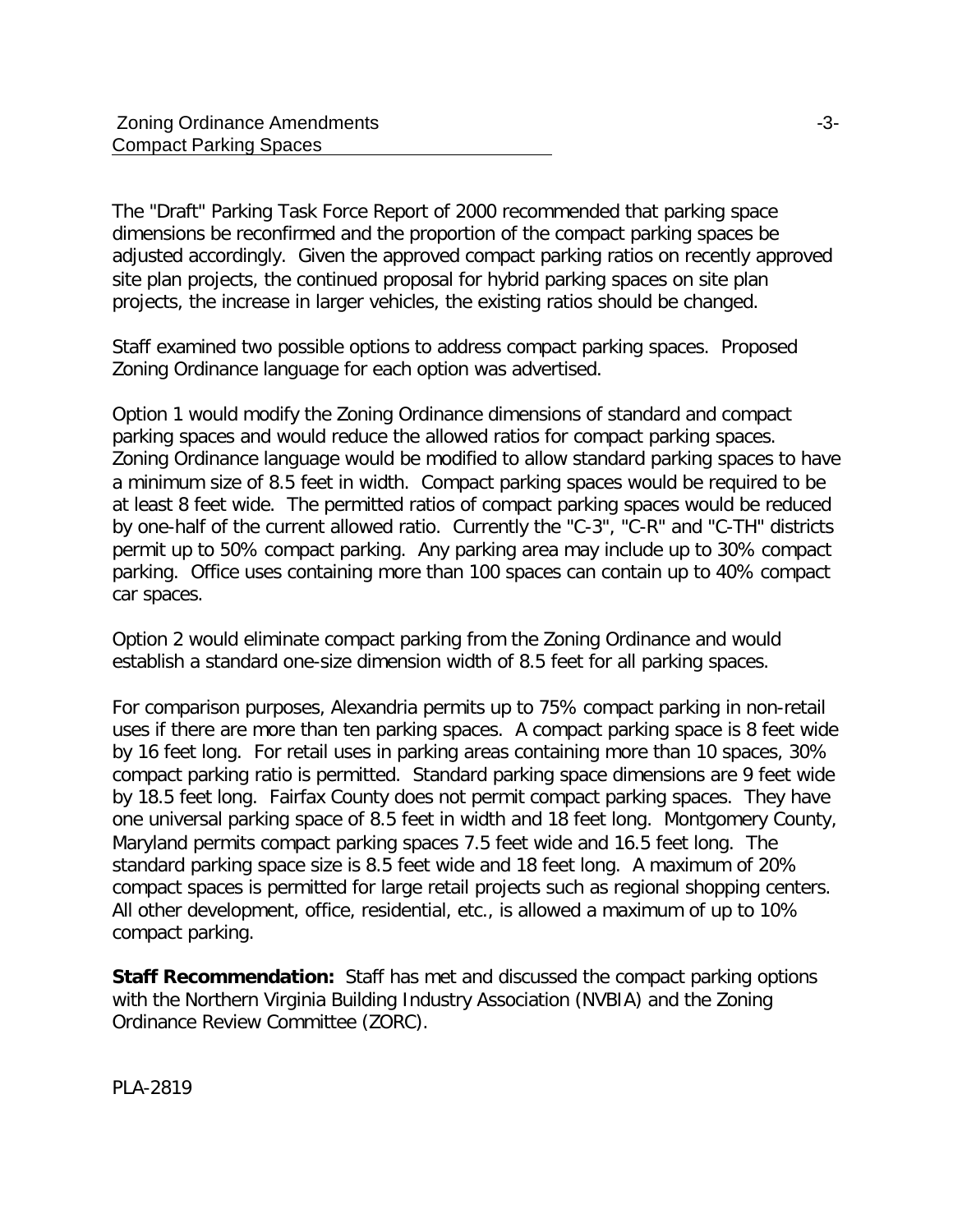A combination of the advertised options to address the widths of both standard and compact size parking spaces is recommended. The elimination of compact parking by establishing a one-size fits all parking space requirement was dismissed because of the inefficiencies created and the need to meet a number of other requirements, particularly in underground parking garages. For example, handicapped spaces, van pool spaces, access to elevator rooms and elevators, mechanical and code issues, and loading dock/trash room requirement have to be accommodated. In addition, the retention of some compact parking spaces allows for more flexibility in using the available space within a garage to meet the parking requirements and to satisfy code and other site plan requirements.

#### **Standard Parking Spaces should be 8.5 feet in width instead of 9 feet in width. The length of the standard parking spaces, 18 feet, should not change**. **The width of parallel standard size spaces is not recommended to be changed.**

- This six-inch reduction in the standard size parking space would still accommodate full size vehicles, including most SUVs.
- An average SUV (Ford Expedition, Ford Explorer, Ford Escalade, etc.) would occupy approximately 70% of the 8.5' x 18' parking space. (See Figure and Chart 1 attached).
- A standard passenger vehicle (Toyota Camry, Honda Accord, Ford Taurus, and Honda Civic) would occupy 60% of the 8.5' x 18' parking space. (See Figure and Chart 1 attached).
- The 8.5' wide space is consistent with many of the recently approved "hybrid" parking spaces in site plan projects.
- Figure 2 illustrates the dimensions and aisle widths for the proposed standard parking spaces.

**Compact Parking Spaces should be at least 8 feet in width instead of 7.5 feet in width. The length of spaces is not recommended to be changed. Aisle widths for two-way travel are proposed to be increased from 21 to 23 feet, similar to full size parking spaces. Also, the size of parallel compact parking spaces is recommended to be increased from 7.5 feet to 8 feet in width.**

• This change will provide more space for compact parking spaces.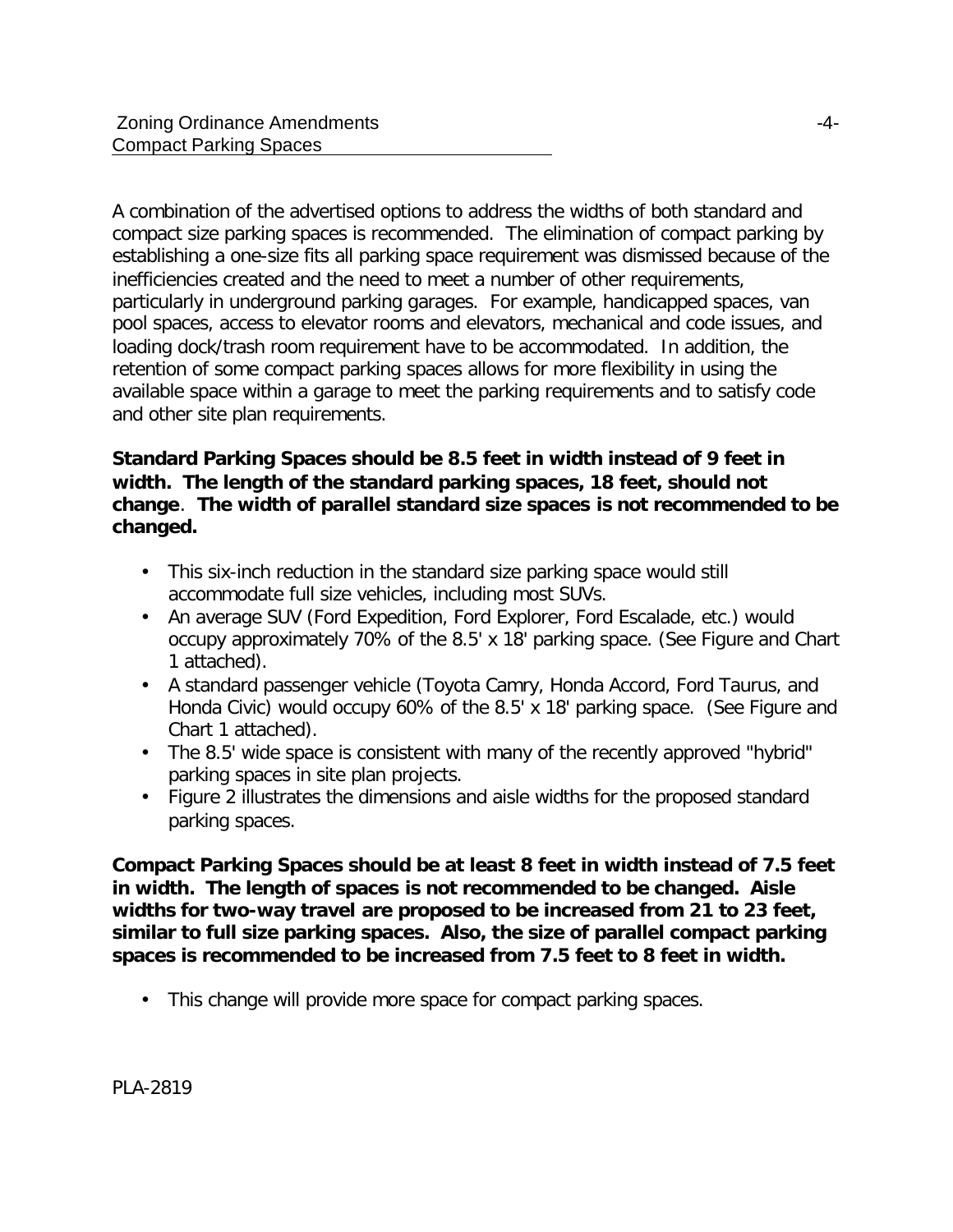- A standard size passenger vehicle would occupy 76% of the proposed 8 footwide compact parking space versus 81% of the 7.5 foot wide space.
- The overall efficiency of the garage will improve with better circulation, comfort of the drivers and a smaller risk factor for accidents and minor incidents.
- Wider aisle widths provide greater flexibility for vehicles entering and exiting spaces.
- Figure 3 illustrates the dimensions and aisle widths for the proposed compact parking spaces.

### **The total number of compact parking spaces in a project is recommended to be reduced by one-half the current amount allowed.**

- The maximum amount of compact parking spaces would not exceed 20% for office uses containing more than 100 spaces.
- The maximum percent of compact spaces for other parking areas would be 15 percent.
- In other zoning districts, "C-TH", "C-3" and "C-R", where the current ordinance language allows up to 50 percent compact parking, the rate is recommended to be reduced to 25 percent of total parking spaces.
- This overall ratio more accurately reflects the current and expected trends in vehicle ownership.
- By retaining some percentage for compact parking spaces, the overall efficiency of the garage is improved. Remnants of spaces can be better utilized.
- This standard would still accommodate viable mixed-use, pedestrian- and transitoriented developments, this is important given the land costs and limited sites in Arlington.

## **No compact parking spaces shall be permitted for uses that have a high-turn over of the parking spaces.**

- Parking areas and uses which have a high-turn over, retail uses, for example, grocery stores, medical and health care facilities and uses where there is likely to be a large number of elderly, should not have compact parking spaces.
- Unlike parking areas for office and residential uses which typically have assigned spaces and little turnover, high-turnover parking spaces mean more vehicles entering and exiting spaces which in turn means more opportunities for accidents, door dings, etc.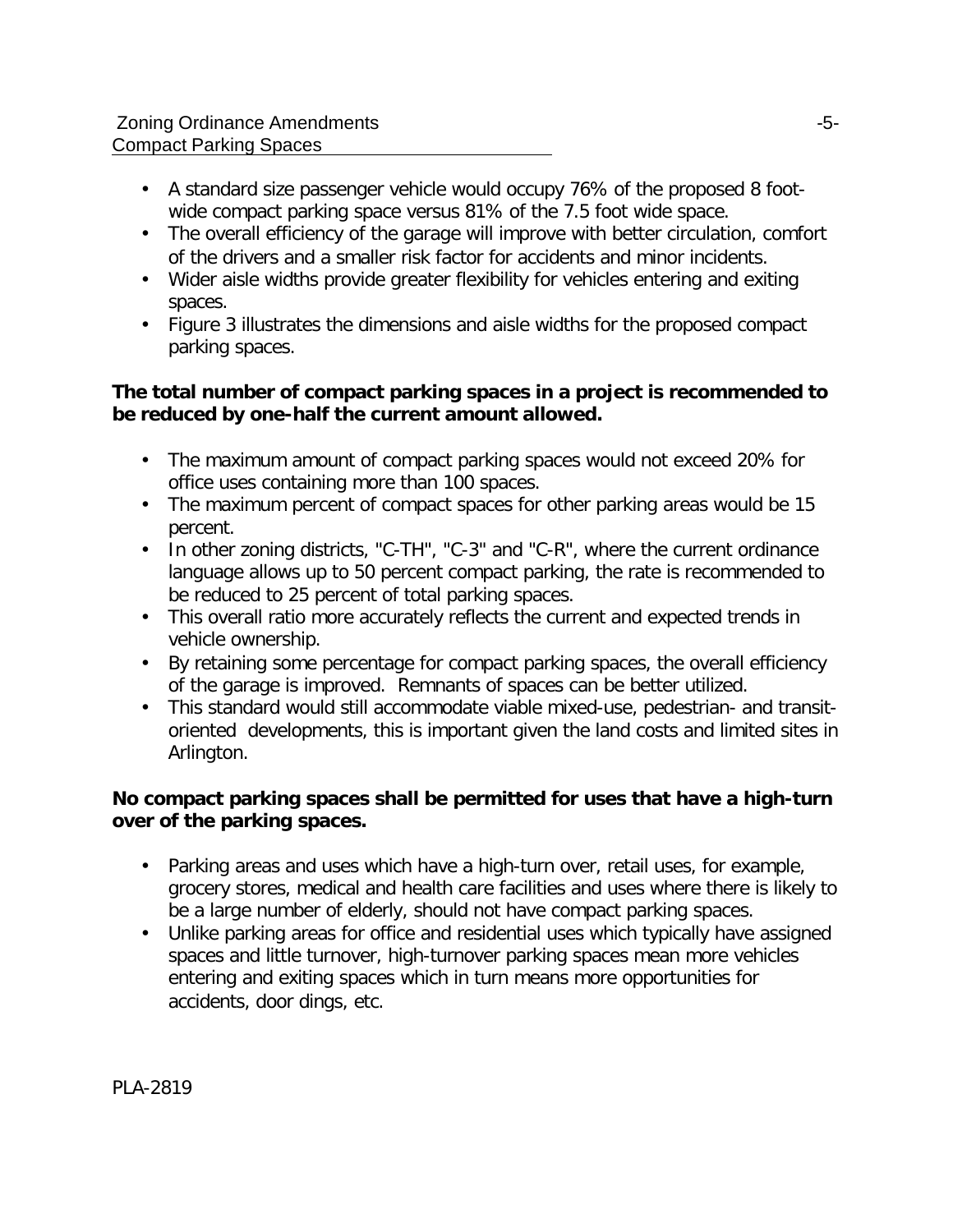- People with packages, groceries, shopping carts, etc., need more space to enter vehicles.
- The elderly need more space for door openings and maneuvers.

## **Encroachment of Columns, Light Standards and other Appurtenances**

It is common in parking structures for columns to extend beyond the face of the bumper wall or parking space line and therefore into the parking space. Encroachments also occur in surface parking lots at light poles. Column encroachments into the width of a parking space are occasionally used on the theory that if the column is clear of the door swing zone, the parking space width is maintained. While the turning movement into the parking space is slightly constrained by the column the car can be entered and exited easily. Zoning staff has permitted up to a six (6) inch encroachment on any one side for compact parking spaces and up to an eight (8) inch encroachment on any one side for full size parking spaces. This permitted encroachment has included walls with no restriction on the percentage of the space that is encroached.

Staff is recommending that no encroachments be permitted with the new widths. Parking spaces should be provided that met the zoning ordinance requirements. Columns, exhaust fans, doors should not be allowed to encroach into a parking space. In addition to the Zoning Ordinance Section 33 parking space requirements, a parking space is also defined as having a vertical clearance of not less than seven (7) feet (Section 1. Definitions). This vertical clearance must also be maintained.

Special exception projects in certain zoning districts allow more flexibility in parking than that permitted "by-right" in a zoning district. Eligible site plan projects would continue to be able to request modifications to these parking requirements. Staff would evaluate these requests on a site plan case-by-case basis

**CONCLUSION**: It is recommended that the proposed Zoning Ordinance amendments to change the definition and the permitted ratio of compact parking, to prohibit compact parking spaces on certain uses and to prohibit encroachments into parking spaces be approved. The proposed amendments would reduce congestion in the streets and promote the health, safety and general welfare of the public and for other reasons required by the public necessity, convenience and general welfare and good zoning practice.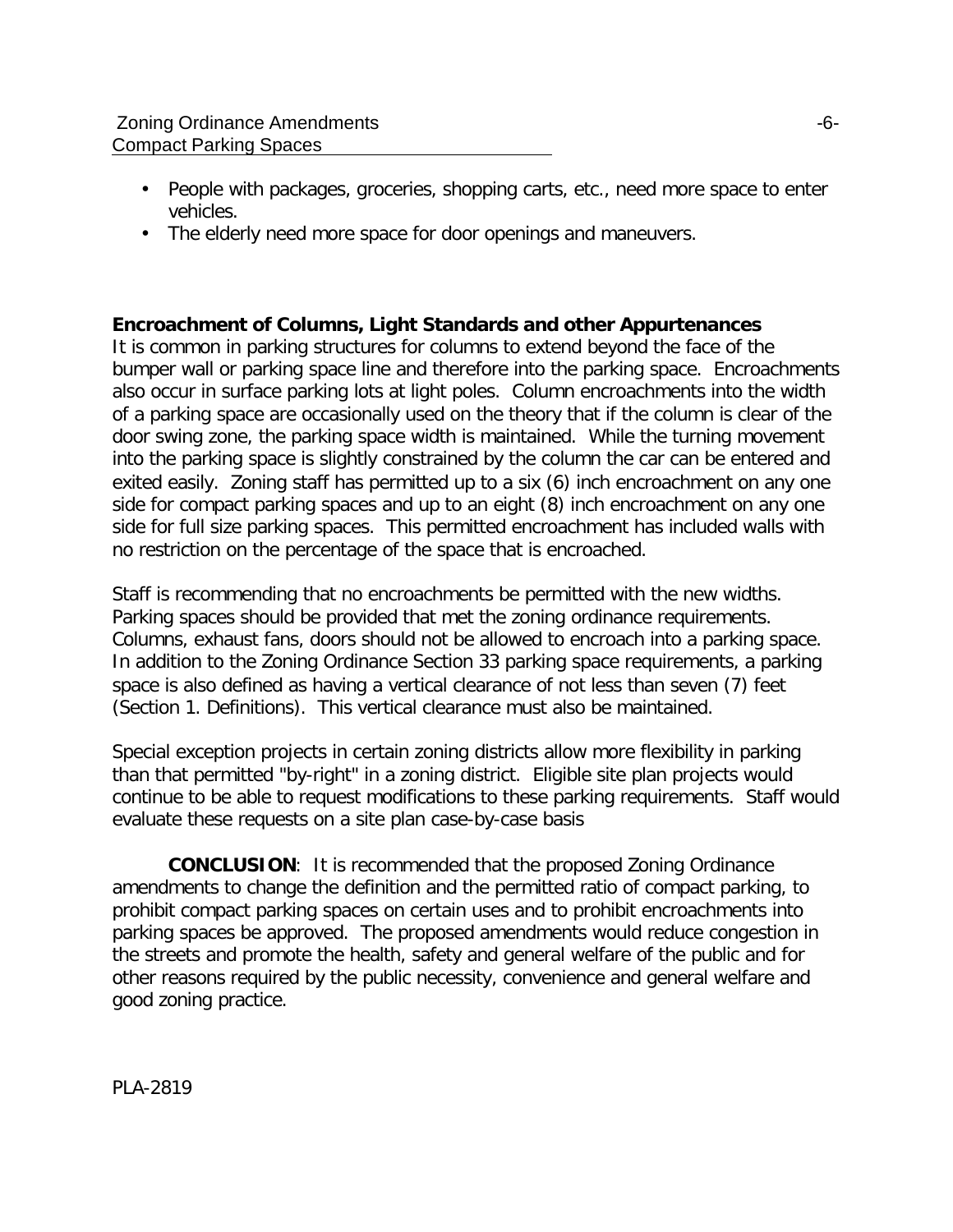ORDINANCE TO AMEND, RECODIFY AND REENACT SECTION 33 AUTOMOBILE PARKING, STANDING AND LOADING SPACES, SUBSECTION A.3. AND 7., TO SECTION 26 "C-TH" COMMERCIAL TOWN HOUSE, SUBSECTION G.4., SECTION 27 "C-3" GENERAL COMMERCIAL DISTRICTS SUBSECTION D.2.e., AND SECTION 27A. "C-R" COMMERCIAL REDEVELOPMENT DISTRICTS, SUBSECTION G. OF THE ZONING ORDINANCE, TO MODIFY THE DEFINITION AND PERMITTED RATIOS FOR COMPACT PARKING.

Be it ordained by the County Board of Arlington County that Section 33., Subsection A.3. and 7., Section 26., Subsection G.4., Section 27., Subsection D.2.e., and Section 27A., Subsection G. of the Zoning Ordinance are hereby amended, recodified, and reenacted as follows to reduce or prevent congestion in the streets, to promote the health, safety and general welfare of the public and for other reasons required by the public necessity, convenience and general welfare, and good zoning practice.

SECTION 33. AUTOMOBILE PARKING, STANDING AND LOADING SPACES

\* \* \*

A. General Requirements

\* \* \*

3. *Minimum Dimensions for Off-street Parking Spaces and off-street Parking Aisles:* In calculating any required parking areas, other than for one- and two-family dwellings, the following minimum dimensions shall be required:

#### **TABLE I. FULL SIZE AUTOMOBILE SPACES**

| Parking<br>Angle | Stall<br>Width<br>(Feet) | Depth of Stalls<br>Perpendicular<br>to Aisle (Feet) | One-Way<br>Aisle<br>Width<br>(Feet) | Two-Way<br>Aisle<br>Width<br>(Feet) |
|------------------|--------------------------|-----------------------------------------------------|-------------------------------------|-------------------------------------|
| $45^{\circ}$     | $8.5 - 9.0$              | 17.5                                                | 12.0                                | $\star$                             |
| $60^{\circ}$     | $8.5 - 9.0$              | 19.0                                                | 16.0                                | $\star$                             |
| $90^{\circ}$     | $8.5 - 9.0$              | $17.0 - 18.0$                                       | 23.0                                | 23.0                                |
| Parallel         | 22.0                     | 8.05                                                | 12.0                                | 23.0                                |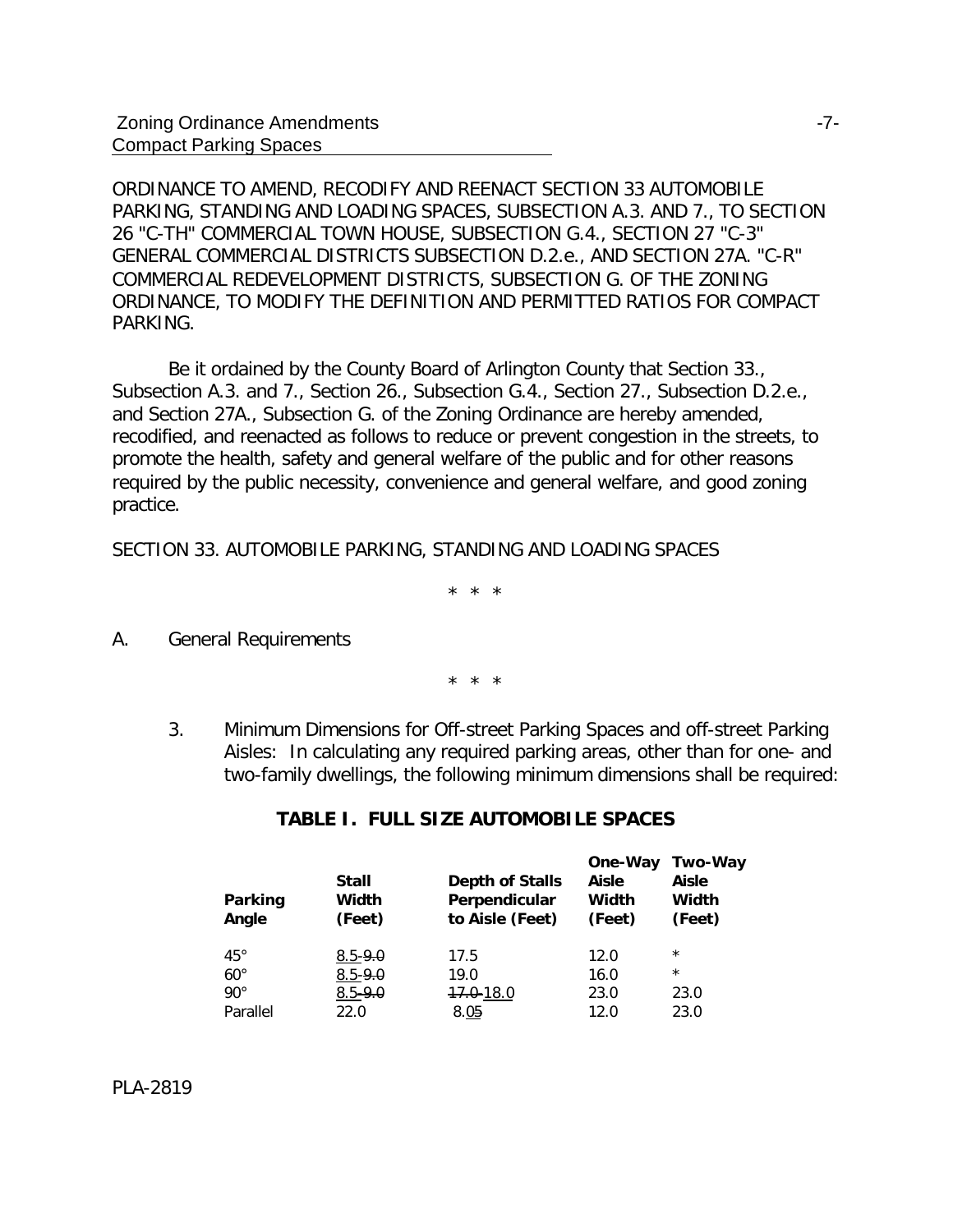| Parking<br>Angle | <b>Stall</b><br>Width<br>(Feet) | Depth of Stalls<br>Perpendicular<br>to Aisle (Feet) | One-Way<br>Aisle<br>Width<br>(Feet) | Two-Way<br><b>Aisle</b><br>Width<br>(Feet) |
|------------------|---------------------------------|-----------------------------------------------------|-------------------------------------|--------------------------------------------|
| $45^{\circ}$     | $7.5 - 8$                       | 16.0                                                | 12.0                                | $\star$                                    |
| $60^{\circ}$     | $7.5 - 8$                       | 16.7                                                | 15.0                                | $\star$                                    |
| $90^\circ$       | $7.5 - 8$                       | 15.0                                                | 21.0                                | 21.023.0                                   |
| Parallel         | 20.0                            | 7.58-8.33                                           | 10.0                                | 20.0                                       |

#### **TABLE II. COMPACT CAR SPACES**

\* \* \*

- 7. *Compact Car Spaces:* Any parking area may include up to thirty (30) fifteen (15) percent of the parking spaces for compact cars. In parking areas for office uses containing more than one-hundred (100) spaces, up to forty (40) twenty (20) percent of the spaces may be compact spaces. The spaces shall be grouped together and visibly marked for "compact cars only." Aisle size shall not be reduced unless an entire aisle is providing access and maneuvering space for only compact cars. No compact parking spaces are permitted for hospitals or hospital-related medical and health care facilities, medical offices, physician, surgeon or dentist offices, nursing homes, convalescent homes and intermediate care facilities, and related housing for the elderly. In addition, no compact parking spaces are permitted for retail uses.
- 13. *Encroachment into Parking Spaces:* No encroachment into parking spaces that reduces the parking spaces' width, length or height clearance shall be permitted unless otherwise allowed by the Zoning Administrator.

\* \* \*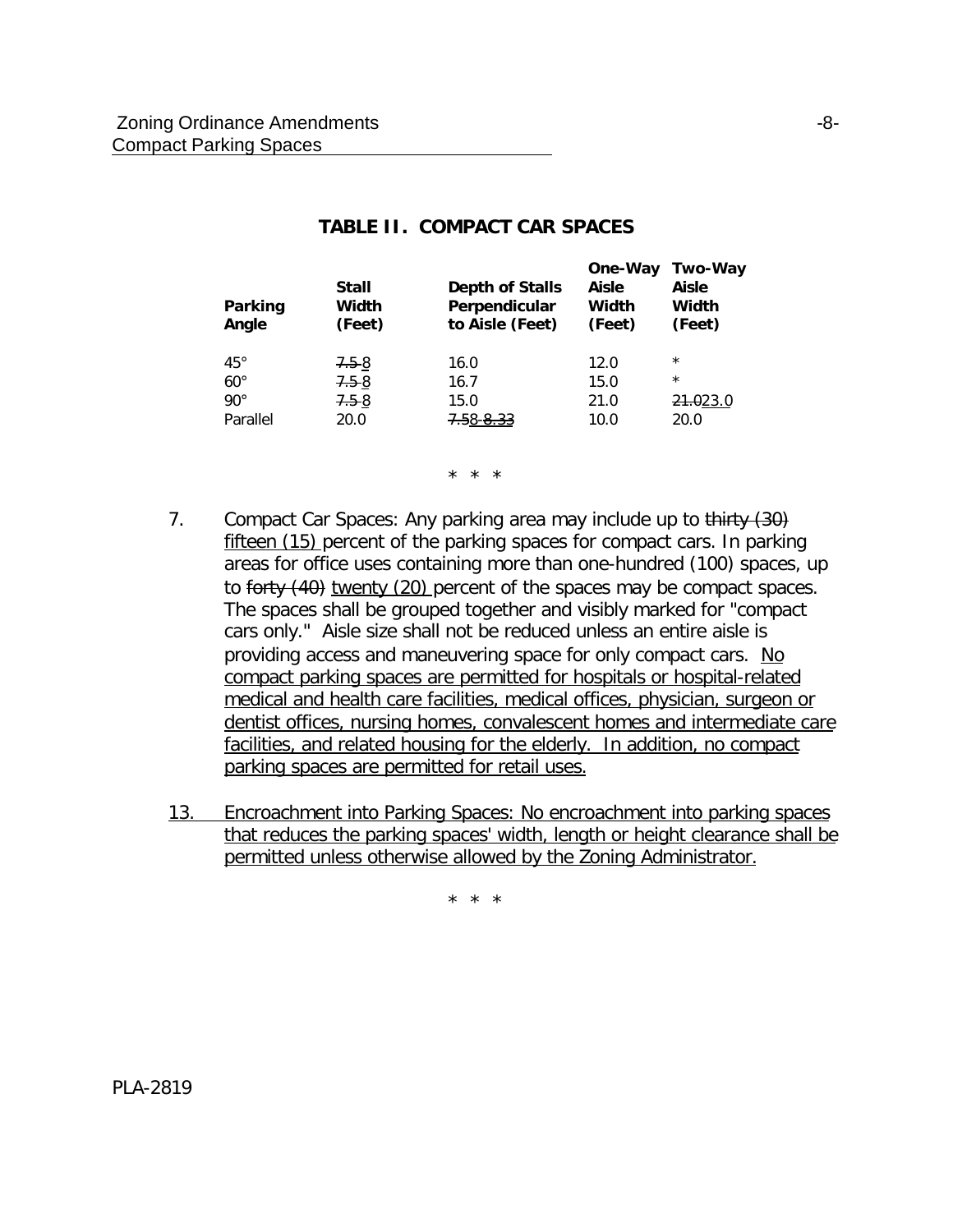SECTION 26. "C-TH" COMMERCIAL TOWN HOUSE DISTRICTS

\* \* \*

\* \* \*

G. Parking Requirements

4. Any parking area may include up to fifty (50) twenty-five (25) percent of the parking spaces for compact cars spaces.

\* \* \*

SECTION 27. "C-3" GENERAL COMMERCIAL

D. Special Exceptions

\* \* \*

\* \* \*

2. In areas designated "Medium Density Mixed Use" on the general land use plan, by site plan approval as specified in subsection 36.H., mixed use office, retail and residential development as permitted in "C-R" may vary from the requirements of subsection 27.B. above and subsection 27.E. below subject to the following regulations:

\* \* \*

e. *Parking Requirements*: Except as set forth in (1), (2) and (3) below, one (1) parking space for each 500 hundred eighty (580) square feet of gross floor area and one (1) parking space for each dwelling unit. The ratio of compact to full size automobile spaces shall not exceed fifty (50) twenty-five (25) percent for each use.

\* \* \*

#### 27.A. "C-R" COMMERCIAL REDEVELOPMENT DISTRICTS

G. Parking Requirements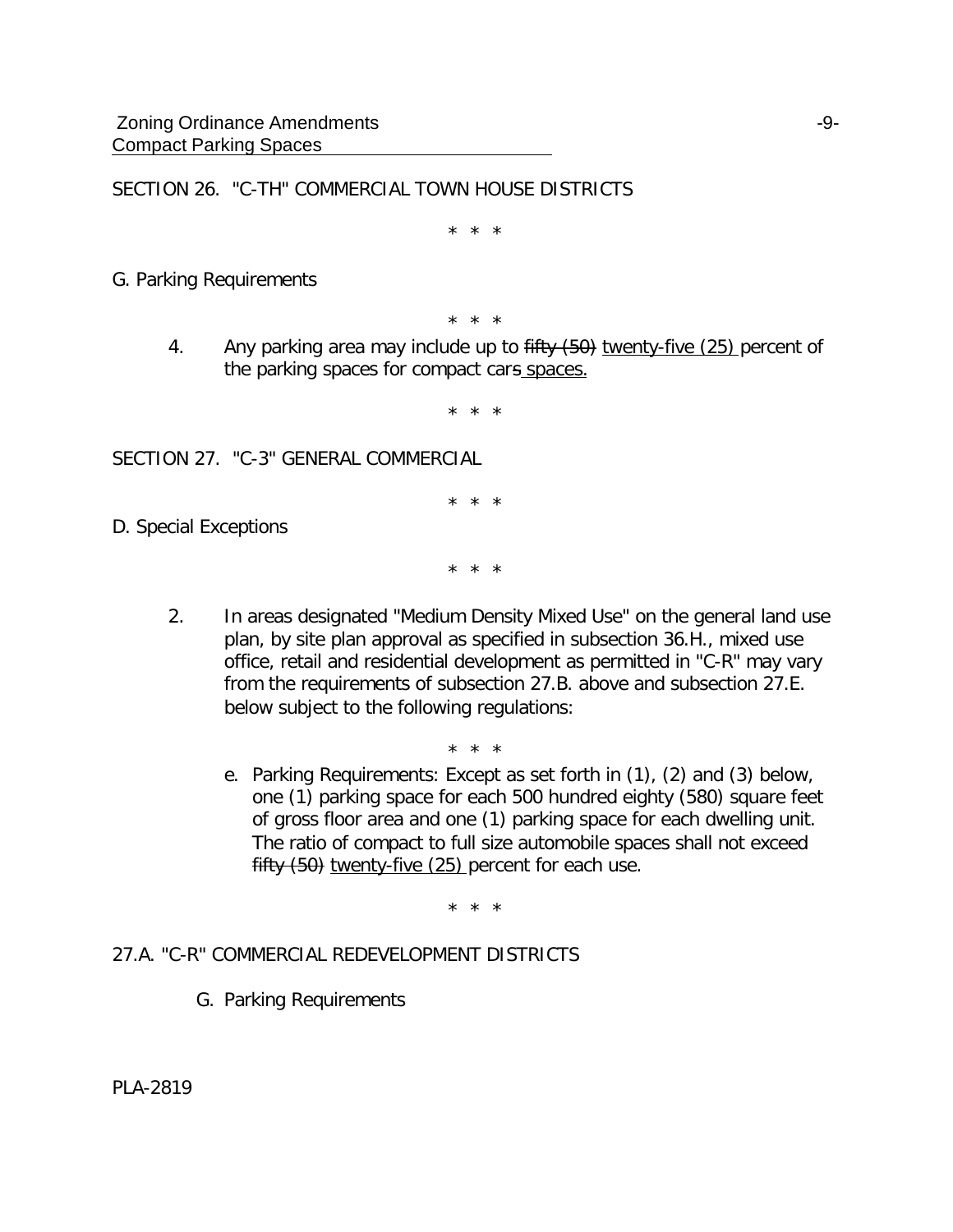One (1) parking space for each five hundred eighty (580) square feet of gross floor area. The ratio of compact to full size automobile spaces shall not exceed fifty  $(50)$  twenty-five  $(25)$  percent for each. One  $(1)$  parking space for each dwelling unit.

\* \* \*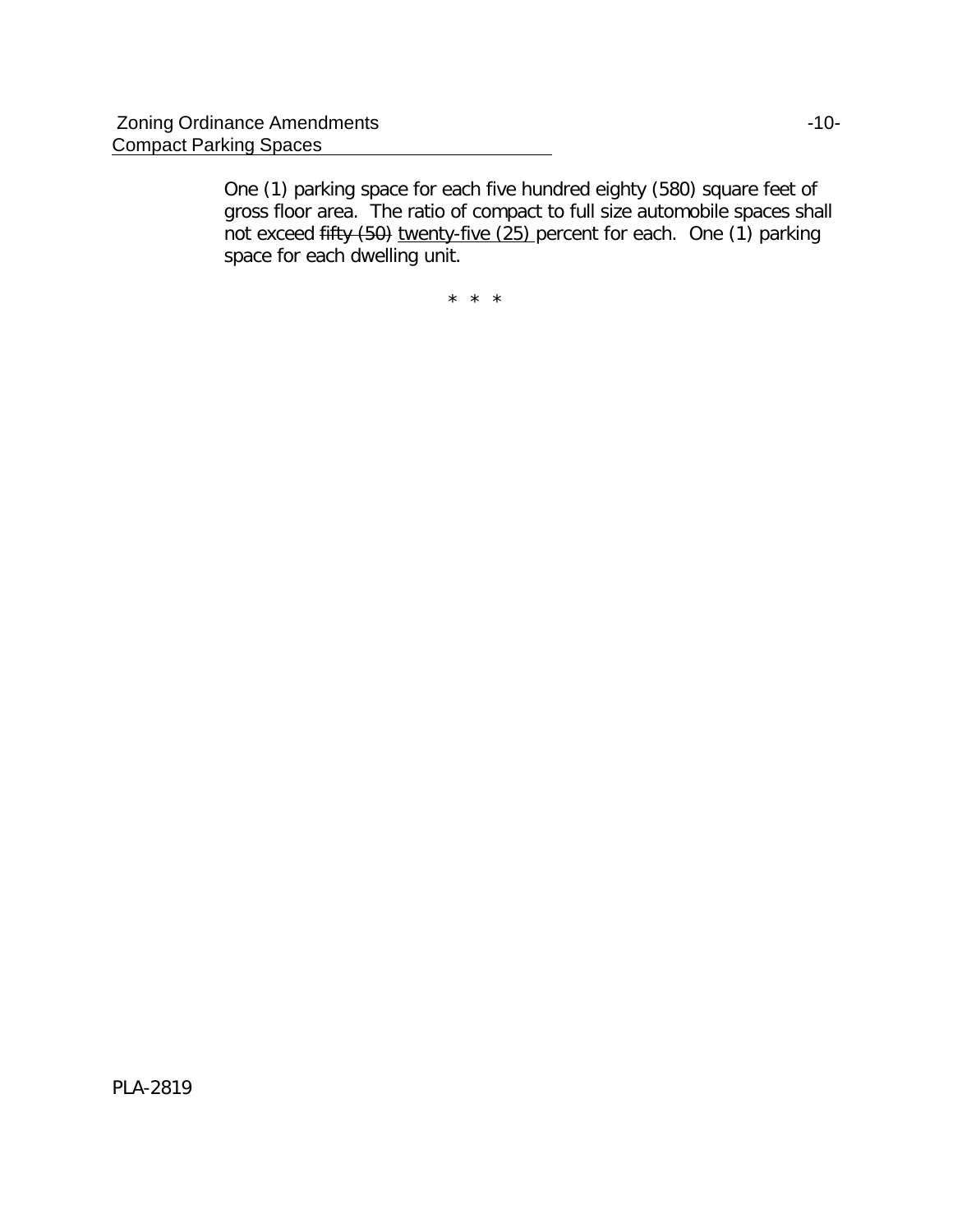## **2002 PASSENGER VEHICLES by CURB WEIGHT & SIZE**

|                          | Curb<br>Weight<br>(lbs) | Height<br>(inches) | Length<br>(inches) | <b>Width Wheelbase</b><br>(inches) | (inches) |
|--------------------------|-------------------------|--------------------|--------------------|------------------------------------|----------|
| <b>SUVs</b>              |                         |                    |                    |                                    |          |
| Cadillac Escalade        | 5,560                   | 76.5               | 198.9              | 78.9                               | 116.0    |
| Chevrolet Suburban 2500  | 5,760                   | 76.9               | 219.3              | 79.8                               | 130.0    |
| <b>Chevrolet Tahoe</b>   | 5,050                   | 76.3               | 196.9              | 78.9                               | 116.0    |
| Chevrolet Avalanche 2500 | 6,642                   | 73.3               | 221.7              | 79.8                               | 130.0    |
| Dodge Durango            | 4,726                   | 72.0               | 193.5              | 71.6                               | 116.2    |
| Ford Expedition          | 5,686                   | 77.6               | 205.8              | 78.7                               | 119.0    |
| Ford Excursion           | 7,150                   | 80.2               | 226.7              | 79.9                               | 137.1    |
| Ford Explorer            | 4,374                   | 69.2               | 189.5              | 72.1                               | 113.7    |
| <b>GMC Envoy</b>         | 5,020                   | 75.5               | 207.6              | 74.7                               | 129.0    |
| Lexus LX470              | 5,401                   | 72.8               | 192.5              | 76.4                               | 112.0    |
| Lincoln Navigator        | 5,723                   | 75.2               | 204.8              | 79.8                               | 119.0    |
| Mercury Mountaineer      | 4,433                   | 69.6               | 190.7              | 72.1                               | 113.7    |
| Toyota Land Cruiser      | 5,115                   | 73.2               | 192.5              | 76.4                               | 112.2    |
| <b>AVERAGE</b>           | 5,434                   | 74.5               | 203.1              | 76.9                               | 120.3    |
| <b>4-DOOR SEDANS</b>     |                         |                    |                    |                                    |          |
| <b>Ford Taurus SEL</b>   | 3,519                   | 57.8               | 197.7              | 73.0                               | 108.5    |
| Honda Accord LX          | 3,142                   | 56.9               | 189.4              | 70.3                               | 106.9    |
| Honda Civic LX           | 2,615                   | 56.7               | 174.6              | 67.5                               | 103.1    |
| Toyota Camry             | 3,362                   | 57.9               | 189.2              | 70.7                               | 107.1    |
| <b>AVERAGE</b>           | 3,160                   | 57.3               | 187.7              | 70.4                               | 106.4    |

Source: Kelley Blue Book 2002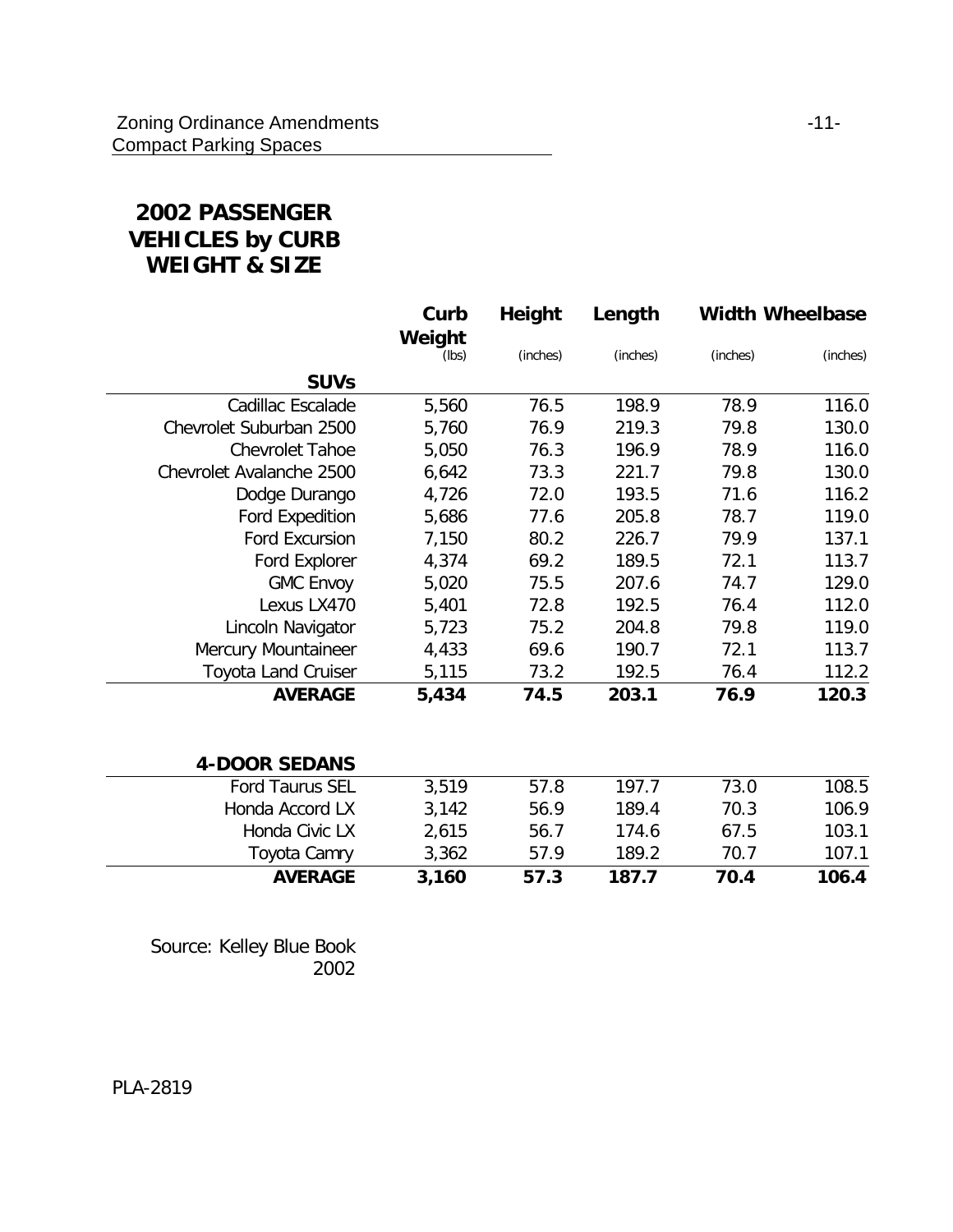SPACE UTILIZATION STANDARD PARKING SPACE



FIGURE 1

# AVERAGE DIMENSIONS 2002

|                                  | CURB WEIGHT | HELGHT | unani | WIMM | Wheelbase  |
|----------------------------------|-------------|--------|-------|------|------------|
|                                  | (lbs)       | (m)    | (เเรา | (n)  | $\zeta$ in |
| TYPICAL SUV VEHICLE              | 5434        | 74.5   | 203.  | 76.9 | 120.3      |
| TYPICAL PASSENGER VEH.           | 3,160       | 57.3   | 187.7 | 70.4 | 106.4      |
| SOURCE:<br>KELLEY BLUE BOOK 2002 |             |        |       |      |            |

CHART 1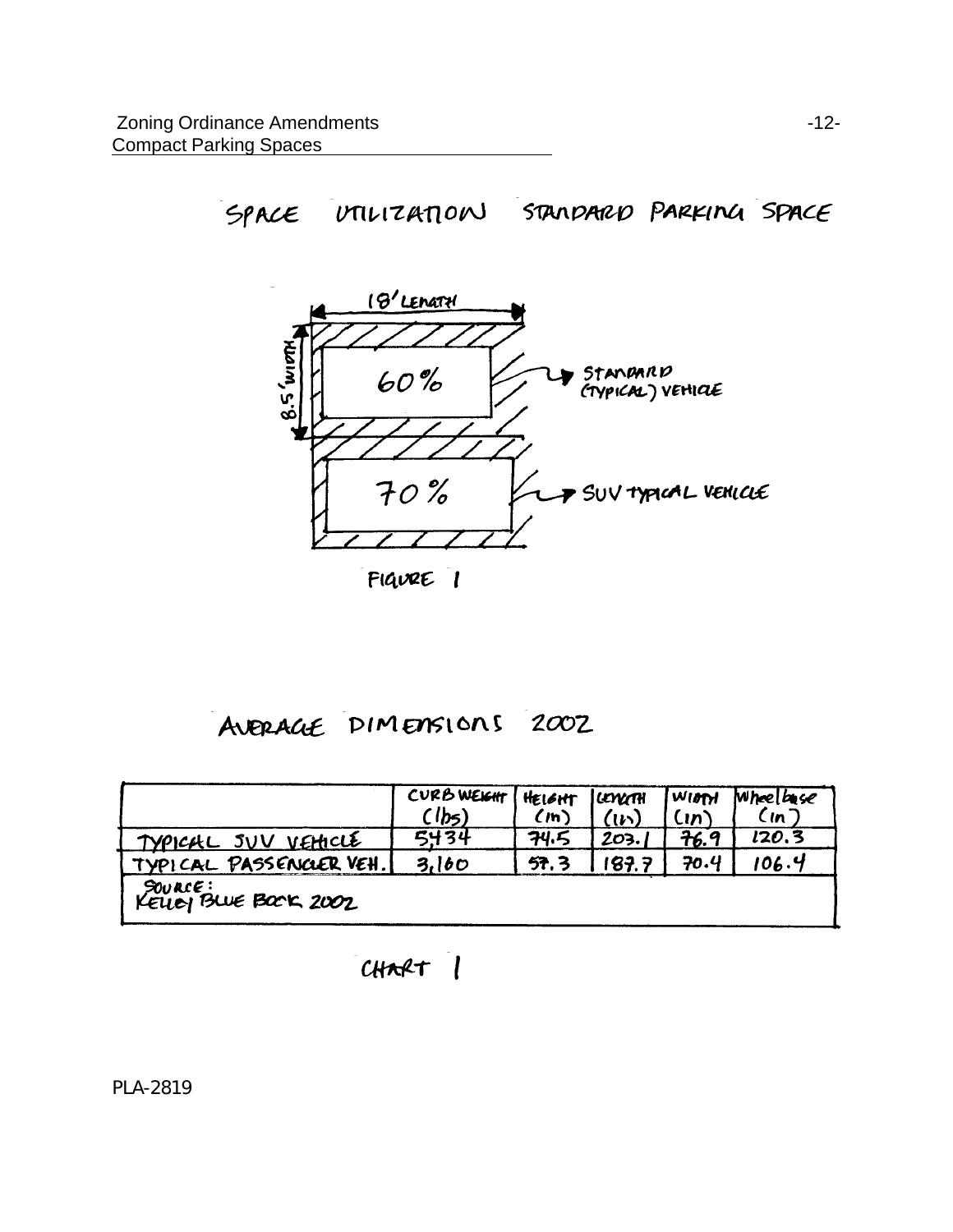

 $\overline{1}$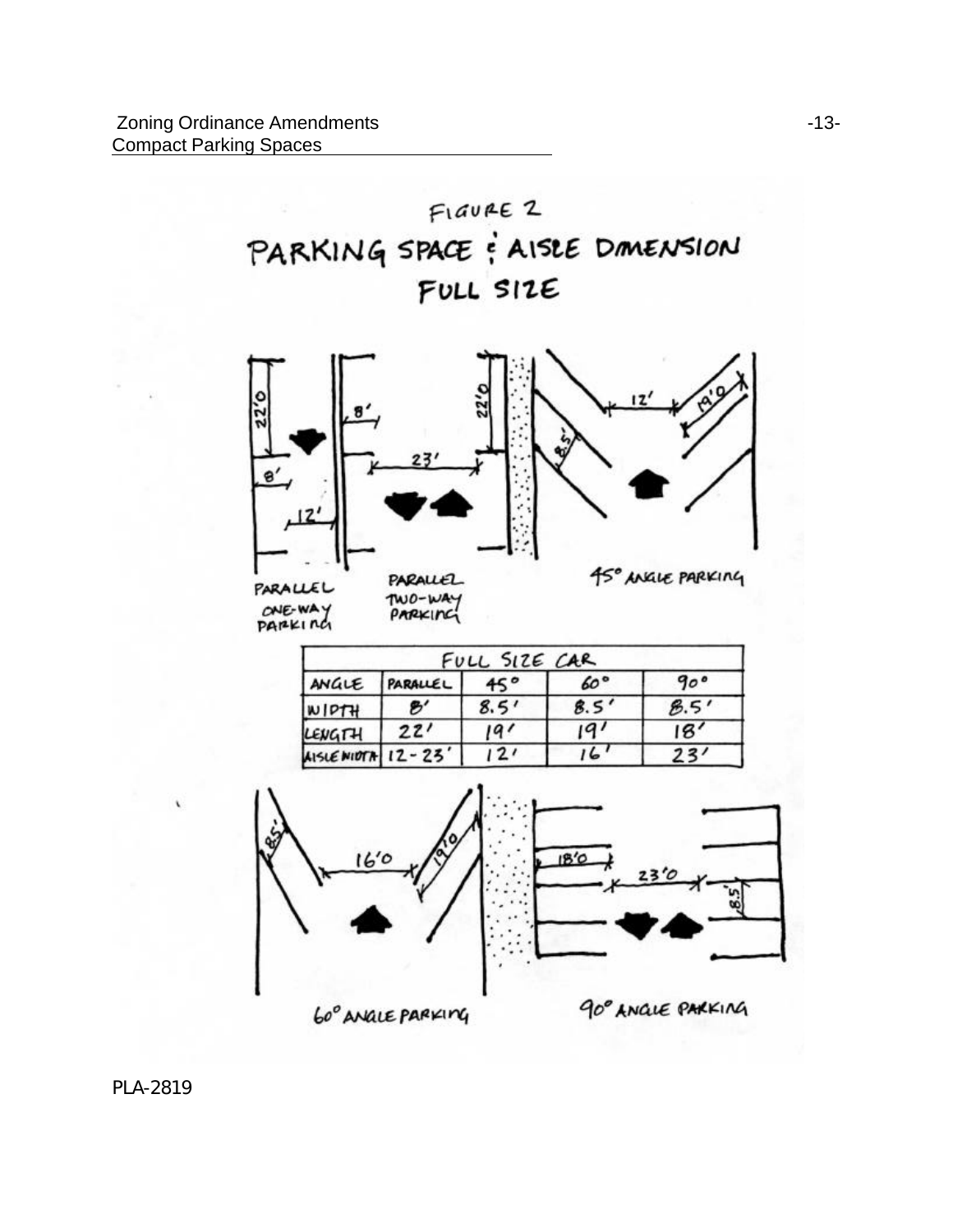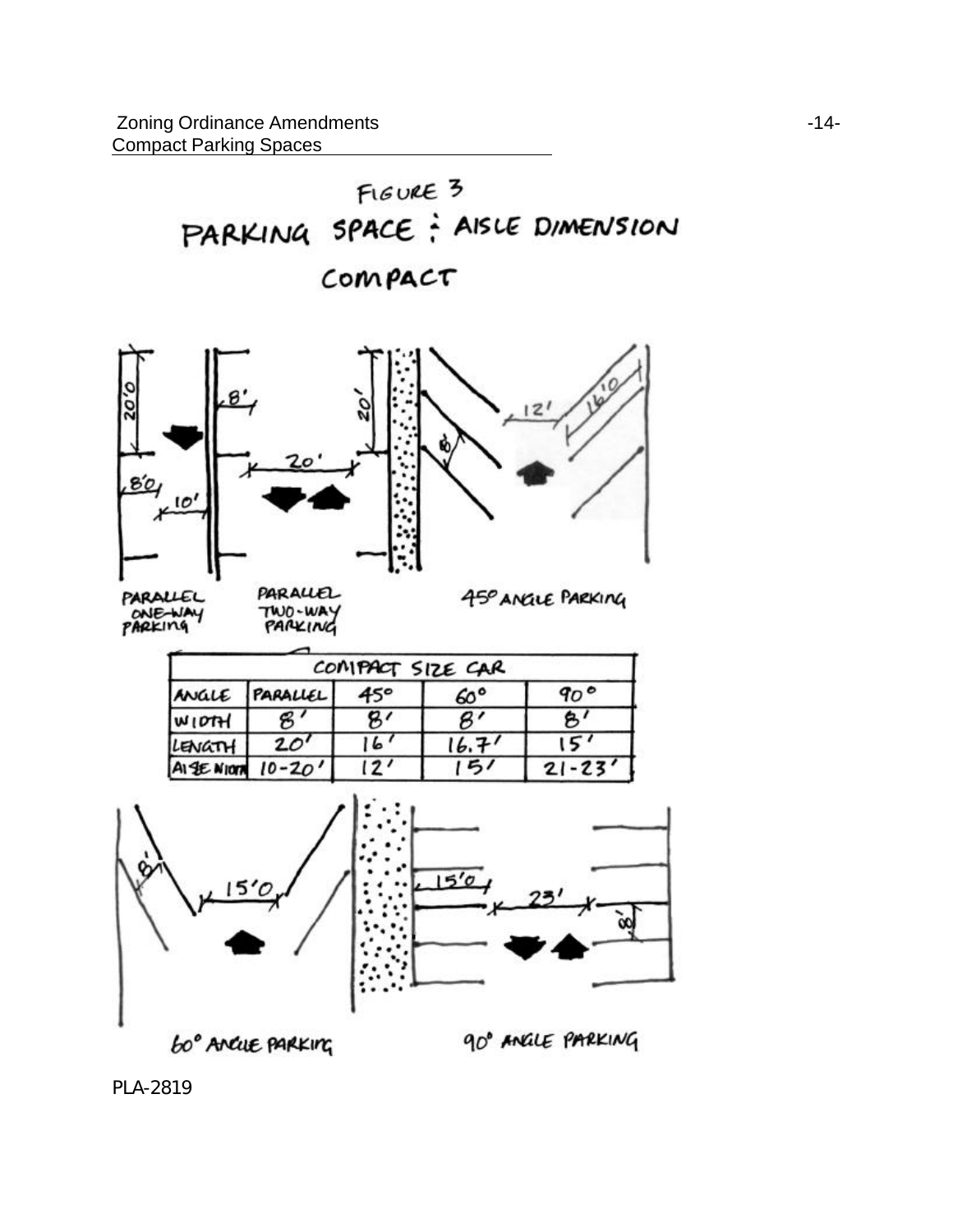

**Column Encroachment on Parking Space**



**Left-over area used for compact parking space.**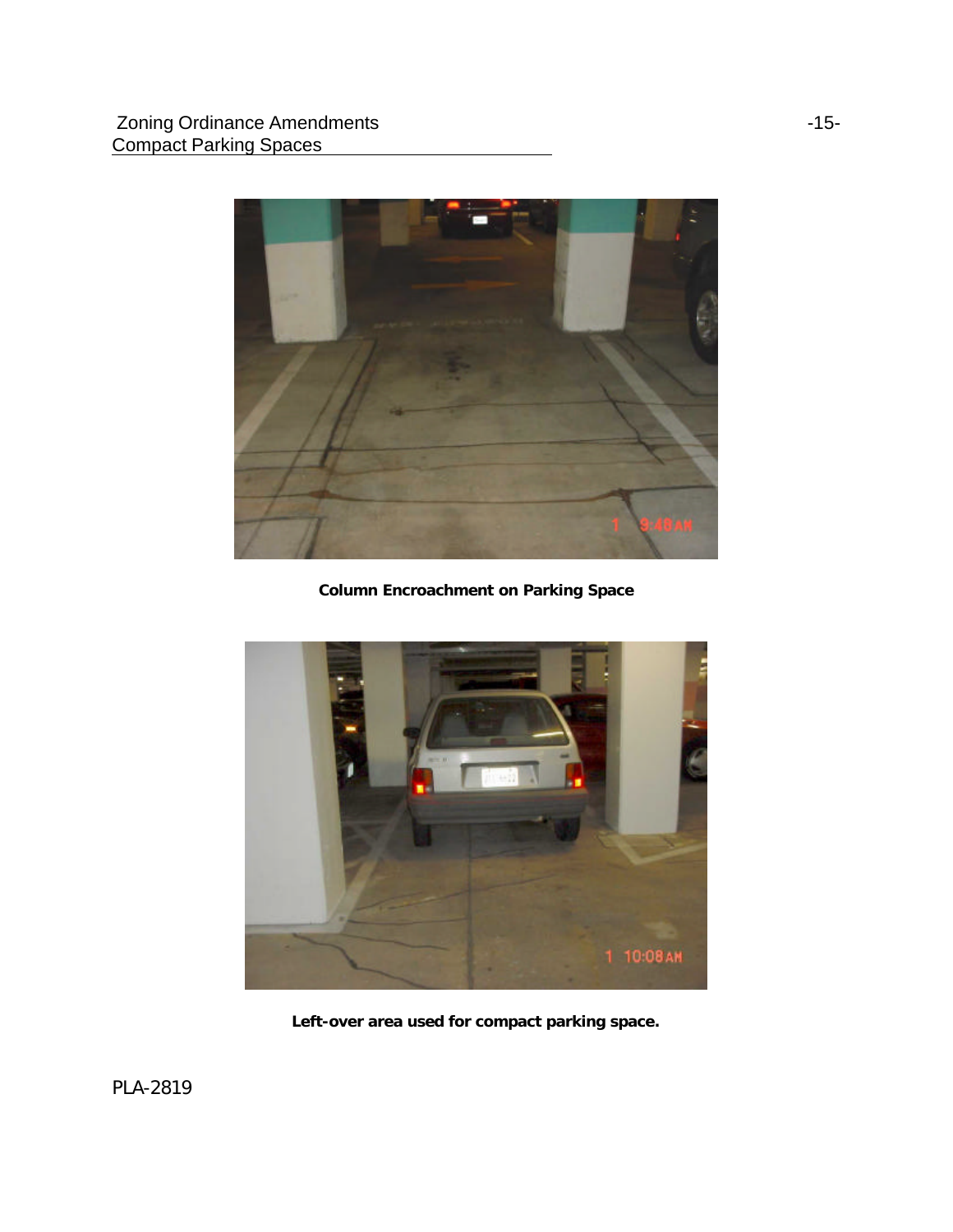

**Encroachment of parking space**



**Column encroachment of parking space**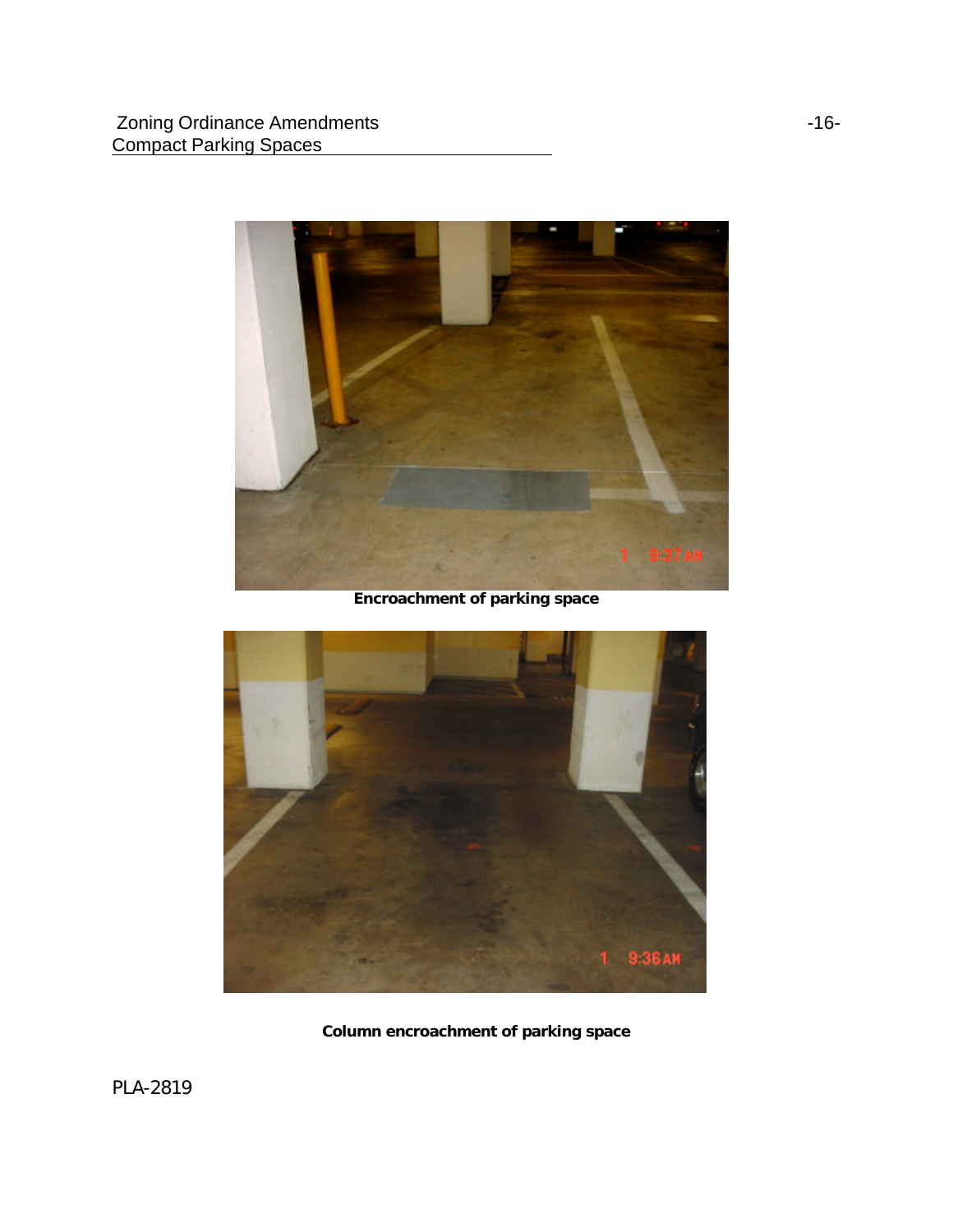#### Zoning Ordinance Amendments Compact Parking Spaces



**SUV in a compact parking space**



**Handicapped space encroachment**